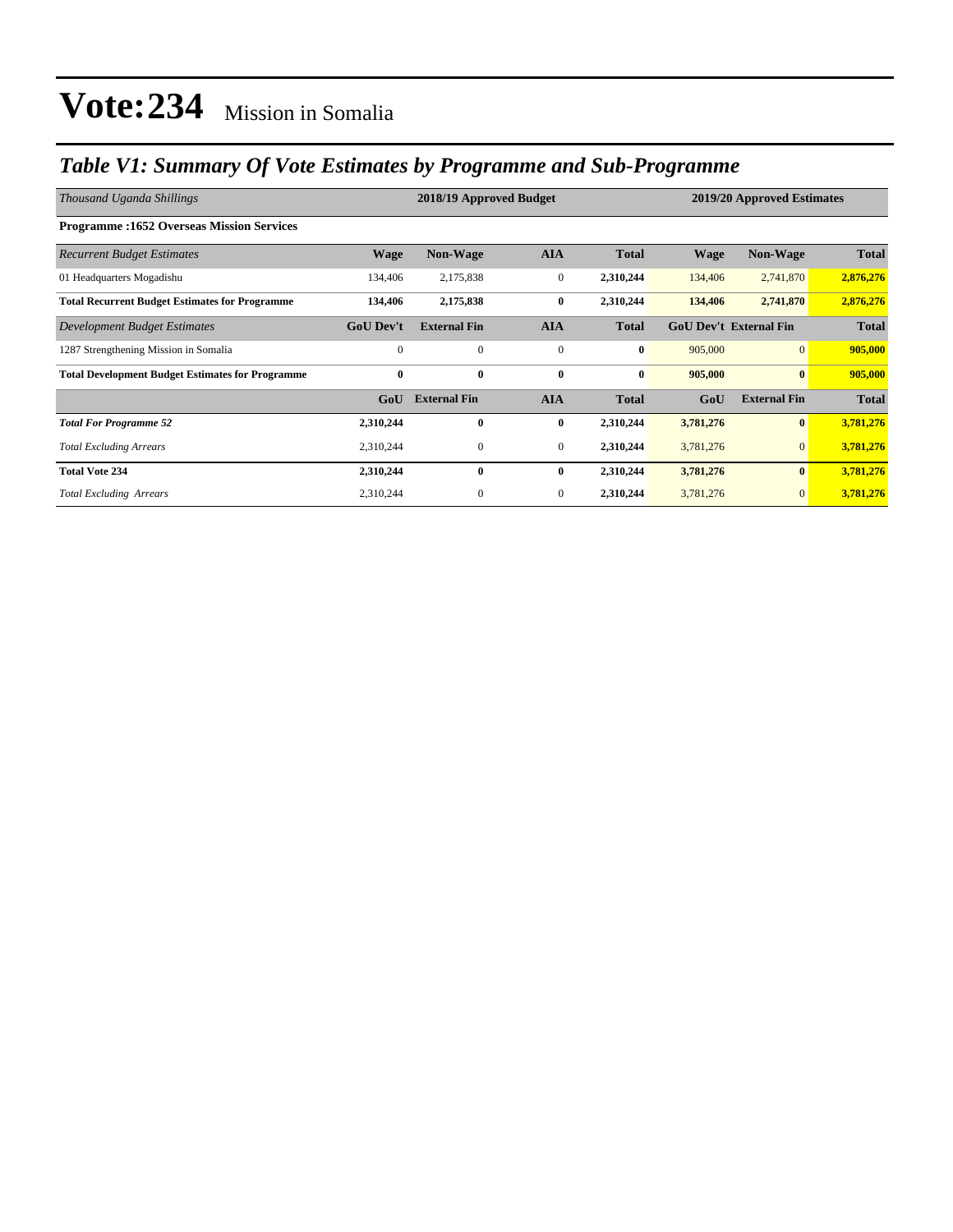## *Table V2: Summary Vote Estimates by Item*

| Thousand Uganda Shillings                                 |           | 2018/19 Approved Budget<br>2019/20Approved Estimates |                  |              |           |                     |                         |
|-----------------------------------------------------------|-----------|------------------------------------------------------|------------------|--------------|-----------|---------------------|-------------------------|
|                                                           | GoU       | <b>External Fin</b>                                  | <b>AIA</b>       | <b>Total</b> | GoU       | <b>External Fin</b> | <b>Total</b>            |
| Employees, Goods and Services (Outputs Provided)          | 2,310,244 | $\bf{0}$                                             | $\bf{0}$         | 2,310,244    | 2,876,276 | $\bf{0}$            | 2,876,276               |
| 211103 Allowances (Inc. Casuals, Temporary)               | 1,156,878 | $\bf{0}$                                             | $\bf{0}$         | 1,156,878    | 1,303,362 | $\bf{0}$            | 1,303,362               |
| 211105 Missions staff salaries                            | 134,406   | $\bf{0}$                                             | $\bf{0}$         | 134,406      | 134,406   | $\bf{0}$            | 134,406                 |
| 213001 Medical expenses (To employees)                    | 180,348   | $\bf{0}$                                             | $\bf{0}$         | 180,348      | 117,800   | $\bf{0}$            | 117,800                 |
| 221007 Books, Periodicals & Newspapers                    | 1,759     | $\bf{0}$                                             | $\bf{0}$         | 1,759        | $\bf{0}$  | $\bf{0}$            | $\overline{\mathbf{0}}$ |
| 221009 Welfare and Entertainment                          | 65,981    | $\bf{0}$                                             | $\bf{0}$         | 65,981       | 100,320   | $\bf{0}$            | 100,320                 |
| 221011 Printing, Stationery, Photocopying and Binding     | 39,588    | $\bf{0}$                                             | $\bf{0}$         | 39,588       | 36,480    | $\mathbf{0}$        | 36,480                  |
| 221012 Small Office Equipment                             | 8,797     | $\bf{0}$                                             | $\bf{0}$         | 8,797        | 18,240    | $\bf{0}$            | 18,240                  |
| 222001 Telecommunications                                 | 65,981    | $\bf{0}$                                             | $\bf{0}$         | 65,981       | 25,080    | $\mathbf{0}$        | 25,080                  |
| 222003 Information and communications technology<br>(ICT) | 48,386    | $\bf{0}$                                             | $\bf{0}$         | 48,386       | 50,160    | $\bf{0}$            | 50,160                  |
| 223001 Property Expenses                                  | 6,598     | $\bf{0}$                                             | $\bf{0}$         | 6,598        | 36,480    | $\bf{0}$            | 36,480                  |
| 223003 Rent – (Produced Assets) to private entities       | 131,962   | $\bf{0}$                                             | $\bf{0}$         | 131,962      | 136,800   | $\bf{0}$            | 136,800                 |
| 223004 Guard and Security services                        | 123,164   | $\bf{0}$                                             | $\bf{0}$         | 123,164      | 259,920   | $\bf{0}$            | 259,920                 |
| 223006 Water                                              | 2,199     | $\bf{0}$                                             | $\bf{0}$         | 2,199        | 6,840     | $\bf{0}$            | 6,840                   |
| 226001 Insurances                                         | 57,183    | $\bf{0}$                                             | $\bf{0}$         | 57,183       | 209,436   | $\bf{0}$            | 209,436                 |
| 227001 Travel inland                                      | 21,376    | $\bf{0}$                                             | $\bf{0}$         | 21,376       | 91,200    | $\bf{0}$            | 91,200                  |
| 227002 Travel abroad                                      | 96,772    | $\bf{0}$                                             | $\bf{0}$         | 96,772       | 182,400   | $\bf{0}$            | 182,400                 |
| 227004 Fuel, Lubricants and Oils                          | 32,505    | $\bf{0}$                                             | $\bf{0}$         | 32,505       | 27,360    | $\bf{0}$            | 27,360                  |
| 228001 Maintenance - Civil                                | 65,981    | $\bf{0}$                                             | $\bf{0}$         | 65,981       | 68,400    | $\mathbf{0}$        | 68,400                  |
| 228002 Maintenance - Vehicles                             | 43,987    | $\bf{0}$                                             | $\bf{0}$         | 43,987       | 35,112    | $\bf{0}$            | 35,112                  |
| 228004 Maintenance - Other                                | 26,392    | $\bf{0}$                                             | $\bf{0}$         | 26,392       | 36,480    | $\bf{0}$            | 36,480                  |
| <b>Investment</b> (Capital Purchases)                     | $\bf{0}$  | $\bf{0}$                                             | $\bf{0}$         | $\bf{0}$     | 905,000   | $\bf{0}$            | 905,000                 |
| 312102 Residential Buildings                              | $\bf{0}$  | $\bf{0}$                                             | $\bf{0}$         | $\bf{0}$     | 905,000   | $\bf{0}$            | 905,000                 |
| <b>Grand Total Vote 234</b>                               | 2,310,244 | $\bf{0}$                                             | $\bf{0}$         | 2,310,244    | 3,781,276 | $\bf{0}$            | 3,781,276               |
| <b>Total Excluding Arrears</b>                            | 2,310,244 | $\boldsymbol{0}$                                     | $\boldsymbol{0}$ | 2,310,244    | 3,781,276 | $\overline{0}$      | 3,781,276               |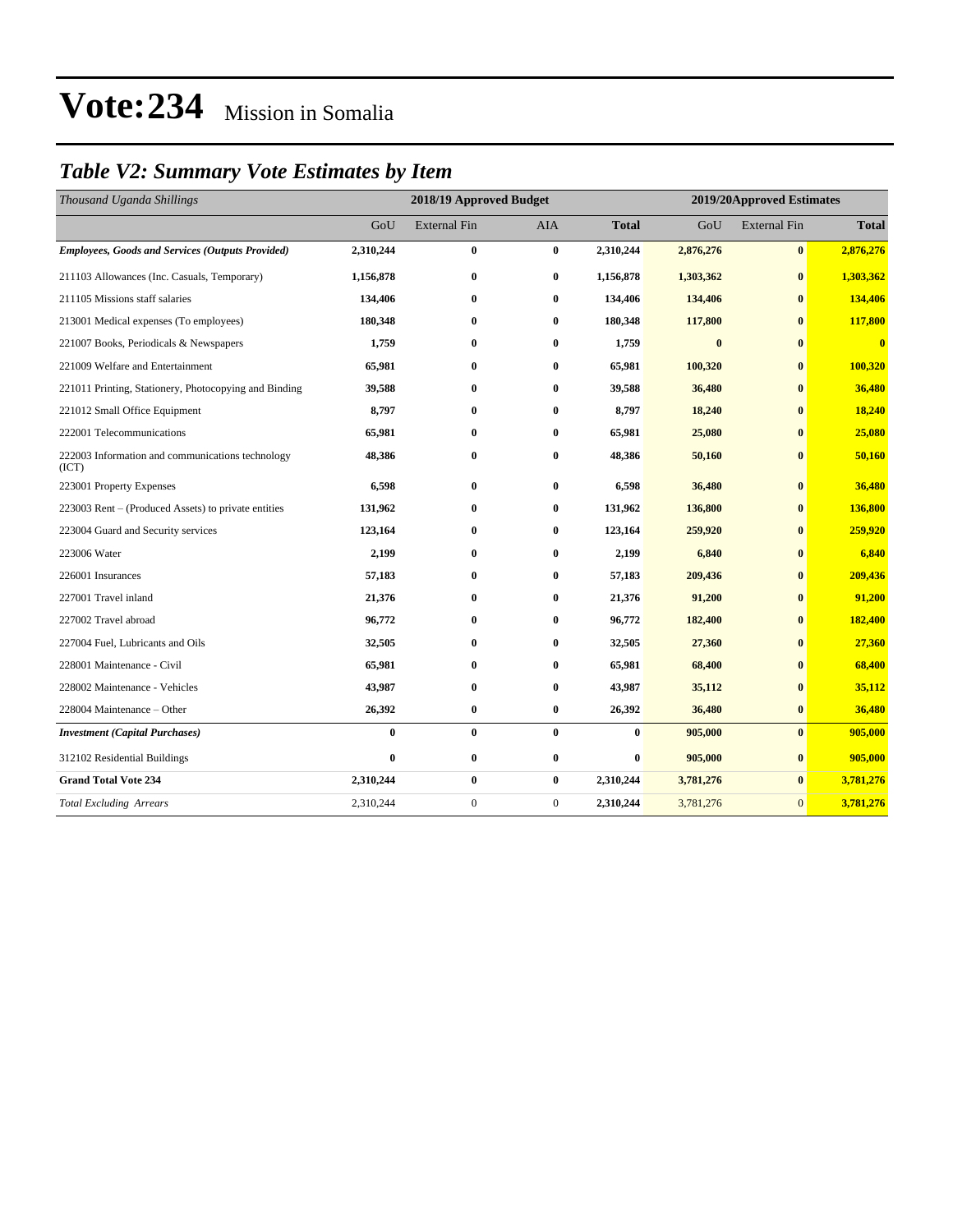### *Table V3: Detailed Estimates by Programme, Sub Programme, Output and Item*

#### *Programme :1652 Overseas Mission Services*

*Recurrent Budget Estimates*

#### **SubProgramme 01 Headquarters Mogadishu**

| Thousand Uganda Shillings                              |                  | 2018/19 Approved Budget |                  |              | 2019/20 Approved Estimates |              |              |
|--------------------------------------------------------|------------------|-------------------------|------------------|--------------|----------------------------|--------------|--------------|
| <b>Outputs Provided</b>                                | Wage             | Non Wage                | AIA              | <b>Total</b> | Wage                       | Non Wage     | <b>Total</b> |
| <b>Output 165201 Cooperation frameworks</b>            |                  |                         |                  |              |                            |              |              |
| 211103 Allowances (Inc. Casuals, Temporary)            | $\boldsymbol{0}$ | 943,742                 | $\boldsymbol{0}$ | 943,742      | $\boldsymbol{0}$           | 912,353      | 912,353      |
| 211105 Missions staff salaries                         | 110,525          | $\boldsymbol{0}$        | $\boldsymbol{0}$ | 110,525      | 134,406                    | $\mathbf{0}$ | 134,406      |
| 213001 Medical expenses (To employees)                 | $\boldsymbol{0}$ | 144,278                 | $\boldsymbol{0}$ | 144,278      | $\boldsymbol{0}$           | 82,460       | 82,460       |
| 221007 Books, Periodicals & Newspapers                 | $\boldsymbol{0}$ | 1,408                   | $\boldsymbol{0}$ | 1,408        | $\boldsymbol{0}$           | $\mathbf{0}$ | $\mathbf{0}$ |
| 221009 Welfare and Entertainment                       | $\boldsymbol{0}$ | 52,785                  | $\boldsymbol{0}$ | 52,785       | $\boldsymbol{0}$           | 70,224       | 70,224       |
| 221011 Printing, Stationery, Photocopying and Binding  | $\boldsymbol{0}$ | 31,671                  | $\boldsymbol{0}$ | 31,671       | $\boldsymbol{0}$           | 25,536       | 25,536       |
| 221012 Small Office Equipment                          | $\boldsymbol{0}$ | 7,038                   | $\boldsymbol{0}$ | 7,038        | $\boldsymbol{0}$           | 12,768       | 12,768       |
| 222001 Telecommunications                              | $\boldsymbol{0}$ | 52,785                  | $\boldsymbol{0}$ | 52,785       | $\mathbf{0}$               | 17,556       | 17,556       |
| 222003 Information and communications technology (ICT) | $\boldsymbol{0}$ | 38,709                  | $\boldsymbol{0}$ | 38,709       | $\boldsymbol{0}$           | 35,112       | 35,112       |
| 223001 Property Expenses                               | $\boldsymbol{0}$ | 5,278                   | $\boldsymbol{0}$ | 5,278        | $\boldsymbol{0}$           | 25,536       | 25,536       |
| 223003 Rent – (Produced Assets) to private entities    | $\boldsymbol{0}$ | 105,569                 | $\boldsymbol{0}$ | 105,569      | $\boldsymbol{0}$           | 95,760       | 95,760       |
| 223004 Guard and Security services                     | $\boldsymbol{0}$ | 98,531                  | $\boldsymbol{0}$ | 98,531       | $\boldsymbol{0}$           | 181,944      | 181,944      |
| 223006 Water                                           | $\boldsymbol{0}$ | 1,759                   | $\boldsymbol{0}$ | 1,759        | $\boldsymbol{0}$           | 4,788        | 4,788        |
| 226001 Insurances                                      | $\boldsymbol{0}$ | 45,747                  | $\boldsymbol{0}$ | 45,747       | $\mathbf{0}$               | 146,605      | 146,605      |
| 227001 Travel inland                                   | $\boldsymbol{0}$ | 17,101                  | $\boldsymbol{0}$ | 17,101       | $\boldsymbol{0}$           | 63,840       | 63,840       |
| 227002 Travel abroad                                   | $\boldsymbol{0}$ | 77,417                  | $\boldsymbol{0}$ | 77,417       | $\boldsymbol{0}$           | 127,680      | 127,680      |
| 227004 Fuel, Lubricants and Oils                       | $\boldsymbol{0}$ | 31,671                  | $\boldsymbol{0}$ | 31,671       | $\boldsymbol{0}$           | 19,152       | 19,152       |
| 228001 Maintenance - Civil                             | $\boldsymbol{0}$ | 52,785                  | $\boldsymbol{0}$ | 52,785       | $\boldsymbol{0}$           | 47,880       | 47,880       |
| 228002 Maintenance - Vehicles                          | $\boldsymbol{0}$ | 35,190                  | $\boldsymbol{0}$ | 35,190       | $\mathbf{0}$               | 24,578       | 24,578       |
| 228004 Maintenance - Other                             | $\boldsymbol{0}$ | 21,114                  | $\boldsymbol{0}$ | 21,114       | $\boldsymbol{0}$           | 25,536       | 25,536       |
| <b>Total Cost of Output 01</b>                         | 110,525          | 1,764,577               | 0                | 1,875,101    | 134,406                    | 1,919,309    | 2,053,715    |
| <b>Output 165202 Consulars services</b>                |                  |                         |                  |              |                            |              |              |
| 211103 Allowances (Inc. Casuals, Temporary)            | $\boldsymbol{0}$ | 213,136                 | $\boldsymbol{0}$ | 213,136      | $\boldsymbol{0}$           | 391,009      | 391,009      |
| 211105 Missions staff salaries                         | 23,881           | $\boldsymbol{0}$        | $\boldsymbol{0}$ | 23,881       | $\mathbf{0}$               | $\mathbf{0}$ | $\mathbf{0}$ |
| 213001 Medical expenses (To employees)                 | $\boldsymbol{0}$ | 36,070                  | $\boldsymbol{0}$ | 36,070       | $\mathbf{0}$               | 35,340       | 35,340       |
| 221007 Books, Periodicals & Newspapers                 | $\boldsymbol{0}$ | 352                     | $\boldsymbol{0}$ | 352          | $\boldsymbol{0}$           | $\mathbf{0}$ | $\mathbf{0}$ |
| 221009 Welfare and Entertainment                       | $\boldsymbol{0}$ | 13,196                  | $\boldsymbol{0}$ | 13,196       | $\boldsymbol{0}$           | 30,096       | 30,096       |
| 221011 Printing, Stationery, Photocopying and Binding  | $\boldsymbol{0}$ | 7,918                   | $\boldsymbol{0}$ | 7,918        | $\boldsymbol{0}$           | 10,944       | 10,944       |
| 221012 Small Office Equipment                          | $\boldsymbol{0}$ | 1,759                   | $\boldsymbol{0}$ | 1,759        | $\boldsymbol{0}$           | 5,472        | 5,472        |
| 222001 Telecommunications                              | $\boldsymbol{0}$ | 13,196                  | $\boldsymbol{0}$ | 13,196       | $\mathbf{0}$               | 7,524        | 7,524        |
| 222003 Information and communications technology (ICT) | $\boldsymbol{0}$ | 9,677                   | $\boldsymbol{0}$ | 9,677        | $\mathbf{0}$               | 15,048       | 15,048       |
| 223001 Property Expenses                               | $\boldsymbol{0}$ | 1,320                   | $\boldsymbol{0}$ | 1,320        | $\mathbf{0}$               | 10,944       | 10,944       |
| 223003 Rent - (Produced Assets) to private entities    | $\boldsymbol{0}$ | 26,392                  | $\boldsymbol{0}$ | 26,392       | $\boldsymbol{0}$           | 41,040       | 41,040       |
| 223004 Guard and Security services                     | $\boldsymbol{0}$ | 24,633                  | $\boldsymbol{0}$ | 24,633       | $\mathbf{0}$               | 77,976       | 77,976       |
| 223006 Water                                           | $\boldsymbol{0}$ | 440                     | $\boldsymbol{0}$ | 440          | $\mathbf{0}$               | 2,052        | 2,052        |
| 226001 Insurances                                      | $\boldsymbol{0}$ | 11,437                  | $\boldsymbol{0}$ | 11,437       | $\mathbf{0}$               | 62,831       | 62,831       |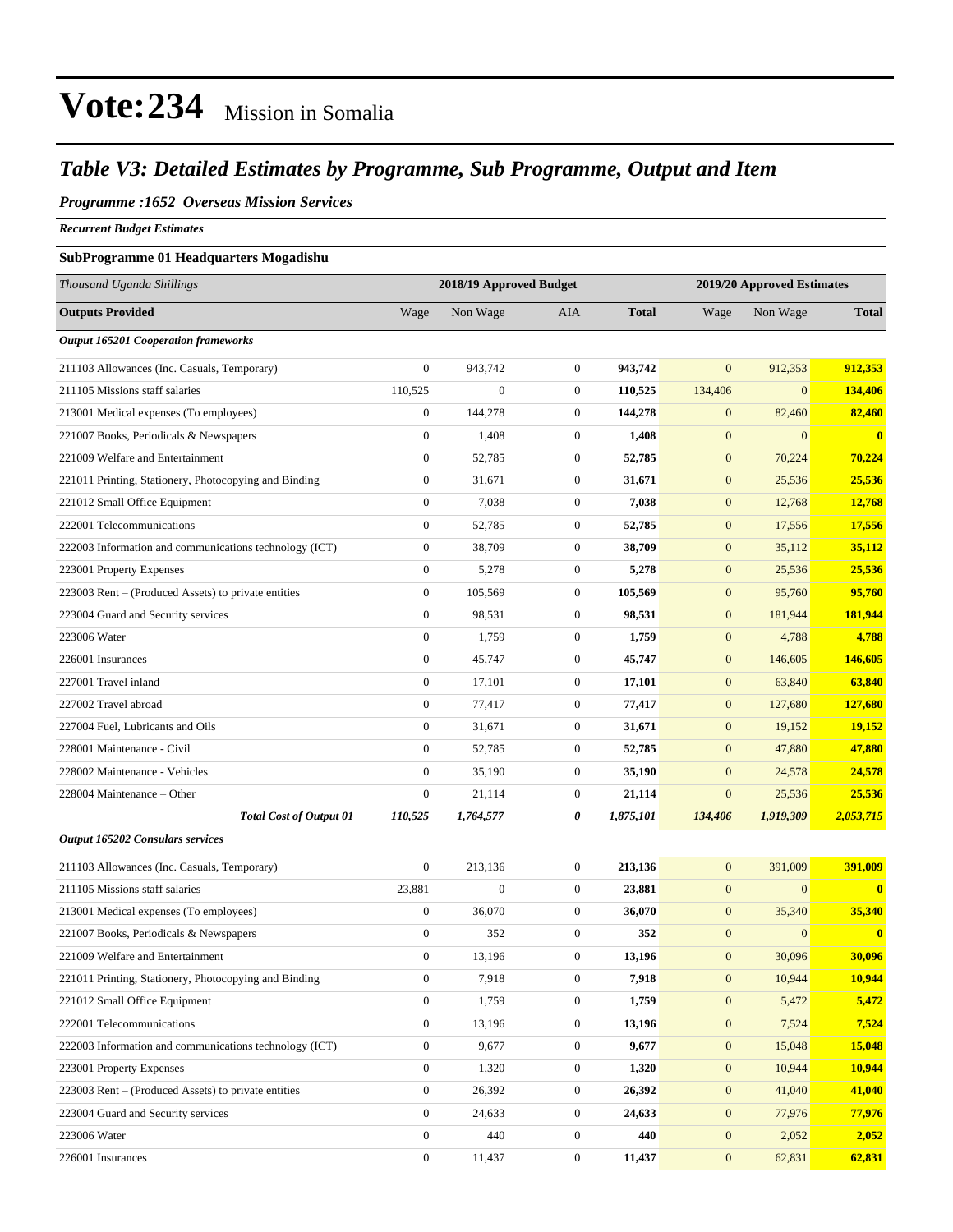| 227001 Travel inland                  | $\theta$     | 4,275     | $\mathbf{0}$     | 4,275     | $\overline{0}$        | 27,360    | 27,360    |
|---------------------------------------|--------------|-----------|------------------|-----------|-----------------------|-----------|-----------|
| 227002 Travel abroad                  | $\mathbf{0}$ | 19,354    | $\boldsymbol{0}$ | 19,354    | $\mathbf{0}$          | 54,720    | 54,720    |
| 227004 Fuel. Lubricants and Oils      | $\theta$     | 834       | $\boldsymbol{0}$ | 834       | $\overline{0}$        | 8,208     | 8,208     |
| 228001 Maintenance - Civil            | $\mathbf{0}$ | 13,196    | $\boldsymbol{0}$ | 13,196    | $\overline{0}$        | 20,520    | 20,520    |
| 228002 Maintenance - Vehicles         | $\theta$     | 8,797     | $\boldsymbol{0}$ | 8,797     | $\mathbf{0}$          | 10,534    | 10,534    |
| 228004 Maintenance – Other            | $\mathbf{0}$ | 5,278     | $\boldsymbol{0}$ | 5,278     | $\overline{0}$        | 10.944    | 10,944    |
| <b>Total Cost of Output 02</b>        | 23,881       | 411,262   | 0                | 435,143   | $\boldsymbol{\theta}$ | 822,561   | 822,561   |
| <b>Total Cost Of Outputs Provided</b> | 134,406      | 2,175,838 | $\bf{0}$         | 2,310,244 | 134,406               | 2,741,870 | 2,876,276 |
| <b>Total Cost for SubProgramme 01</b> | 134,406      | 2,175,838 | $\bf{0}$         | 2,310,244 | 134,406               | 2,741,870 | 2,876,276 |
| <b>Total Excluding Arrears</b>        | 134,406      | 2,175,838 | $\mathbf{0}$     | 2,310,244 | 134,406               | 2,741,870 | 2,876,276 |
|                                       |              |           |                  |           |                       |           |           |

*Development Budget Estimates*

#### **Project 1287 Strengthening Mission in Somalia**

| Thousand Uganda Shillings                                            |                               | 2018/19 Approved Budget |                |              | 2019/20 Approved Estimates    |                       |              |  |
|----------------------------------------------------------------------|-------------------------------|-------------------------|----------------|--------------|-------------------------------|-----------------------|--------------|--|
| <b>Capital Purchases</b>                                             | <b>GoU Dev't External Fin</b> |                         | <b>AIA</b>     |              | <b>GoU Dev't External Fin</b> |                       | <b>Total</b> |  |
| Output 165272 Government Buildings and Administrative Infrastructure |                               |                         |                |              |                               |                       |              |  |
| 312102 Residential Buildings                                         | $\mathbf{0}$                  | $\mathbf{0}$            | $\Omega$       | $\bf{0}$     | 905,000                       | $\mathbf{0}$          | 905,000      |  |
| Total Cost Of Output 165272                                          | 0                             | 0                       | 0              | 0            | 905,000                       | $\boldsymbol{\theta}$ | 905,000      |  |
| <b>Total Cost for Capital Purchases</b>                              | $\mathbf{0}$                  | $\mathbf{0}$            | $\overline{0}$ | $\bf{0}$     | 905,000                       | $\mathbf{0}$          | 905,000      |  |
| <b>Total Cost for Project: 1287</b>                                  | $\Omega$                      | $\overline{0}$          | $\mathbf{0}$   | $\bf{0}$     | 905,000                       | $\overline{0}$        | 905,000      |  |
| <b>Total Excluding Arrears</b>                                       | $\overline{0}$                | $\mathbf{0}$            | $\mathbf{0}$   | $\bf{0}$     | 905,000                       | $\overline{0}$        | 905,000      |  |
|                                                                      | GoU                           | <b>External Fin</b>     | AIA            | <b>Total</b> | GoU                           | <b>External Fin</b>   | <b>Total</b> |  |
| <b>Total Cost for Programme 52</b>                                   | 2,310,244                     | $\bf{0}$                | $\bf{0}$       | 2,310,244    | 3,781,276                     | $\bf{0}$              | 3,781,276    |  |
| <b>Total Excluding Arrears</b>                                       | 2,310,244                     | $\mathbf{0}$            | $\overline{0}$ | 2,310,244    | 3,781,276                     | $\overline{0}$        | 3,781,276    |  |
|                                                                      | GoU                           | <b>External Fin</b>     | <b>AIA</b>     | <b>Total</b> | GoU                           | <b>External Fin.</b>  | <b>Total</b> |  |
| <b>Grand Total for Vote 234</b>                                      | 2,310,244                     | $\bf{0}$                | $\mathbf{0}$   | 2,310,244    | 3,781,276                     | $\bf{0}$              | 3,781,276    |  |
| <b>Total Excluding Arrears</b>                                       | 2,310,244                     | $\boldsymbol{0}$        | $\overline{0}$ | 2,310,244    | 3,781,276                     | $\mathbf{0}$          | 3,781,276    |  |